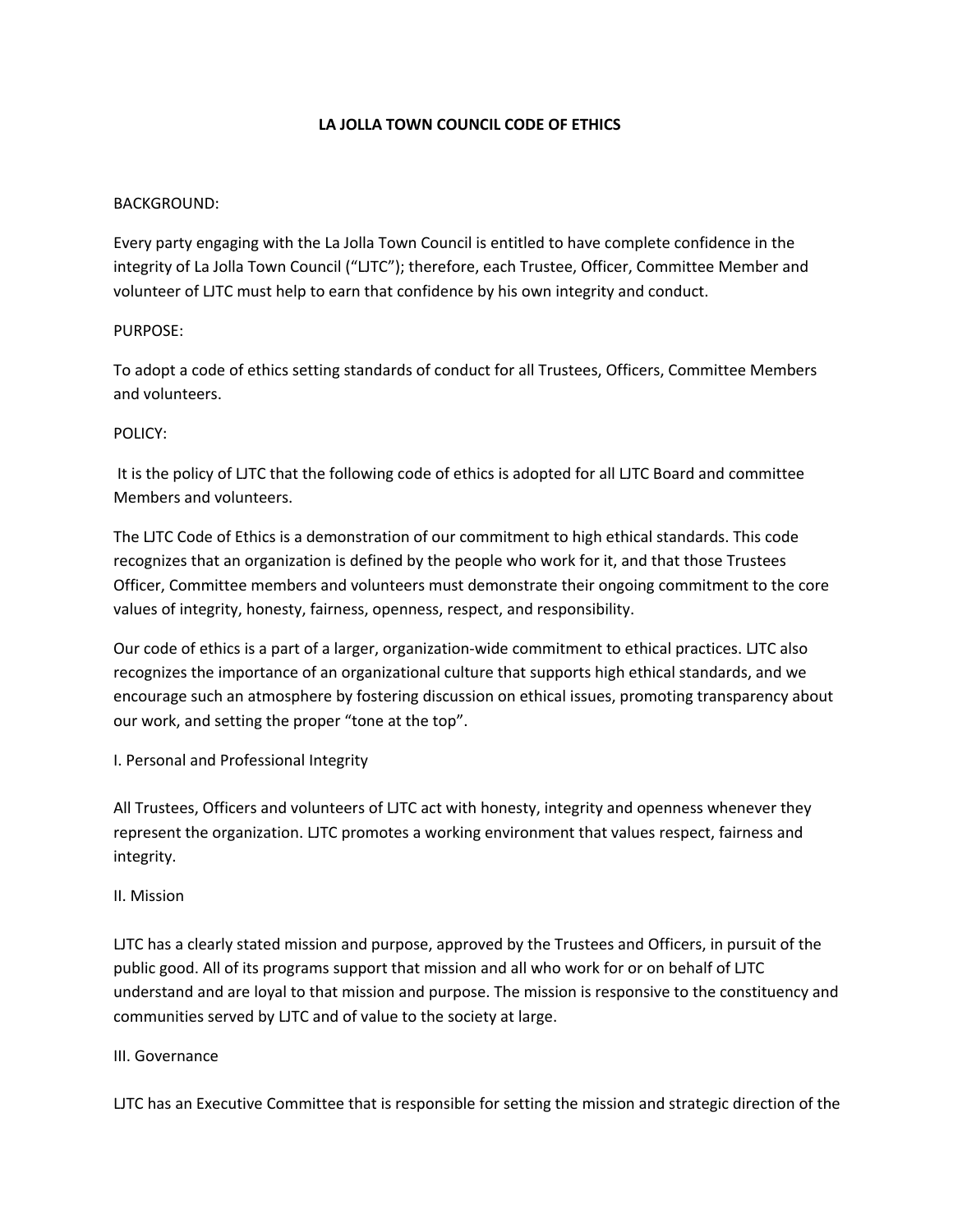organization and for oversight of the finances, operations, and policies of LJTC. The Executive Committee:

- Ensures that its Trustees have the requisite skills and experience to carry out their duties, that all members understand and fulfill their governance duties by acting for the benefit of LJTC and its public purpose, and that all members have specified terms of service;
- Has a conflict of interest policy that ensures that any conflicts of interest or the appearance thereof are avoided or appropriately managed through disclosure, recusal or other means;
- Ensures that LJTC conducts all transactions and dealings with integrity and honesty;
- Ensures that LJTC promotes working relationships with Trustees, volunteers, members, and other stakeholders that are based on mutual respect, fairness and openness;
- Ensures that LJTC is fair and inclusive in its hiring and promotion policies and practices for board, staff and volunteer positions;
- Ensures that policies of LJTC are in writing, clearly articulated and officially adopted;
- Ensures that the resources of LJTC are responsibly and prudently managed; and
- Ensures that LJTC has the capacity to carry out its programs effectively.

## IV. Legal Compliance

LJTC is knowledgeable of and complies with all U.S. laws, regulations and applicable international conventions.

## V. Responsible Stewardship

# LJTC manages its funds responsibly and prudently. LJTC:

- Spends a reasonable percentage of its annual budget on programs in pursuance of its mission;
- Spends an adequate amount on administrative expenses to ensure effective accounting systems, internal controls, competent staff, and other expenditures critical to professional management;
- Compensates any hired staff, and any others who may receive compensation, reasonably and appropriately;
- Has reasonable fundraising costs, recognizing the variety of factors that affect fundraising costs;
- Does not accumulate operating funds excessively;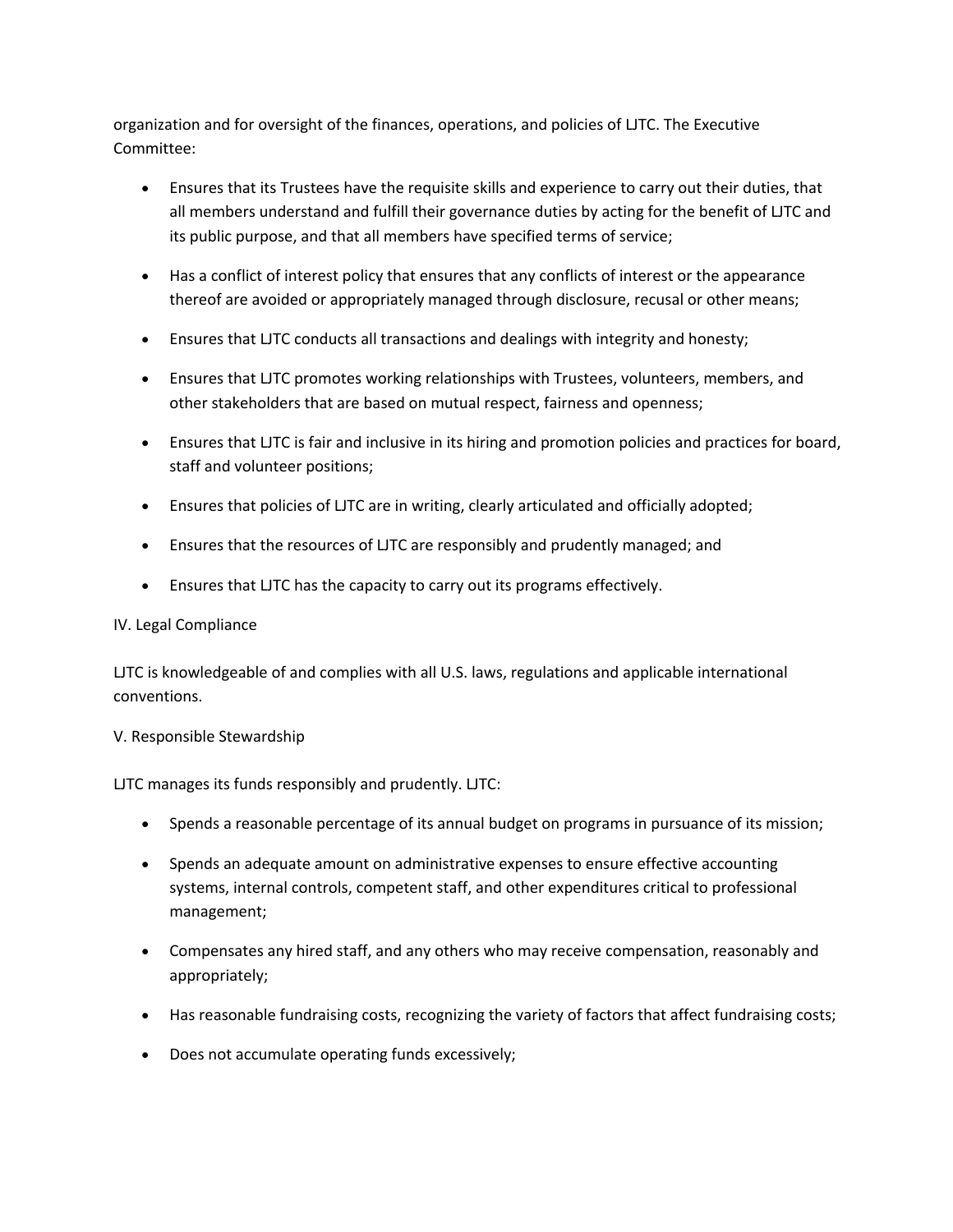- Prudently draws from reserve funds consistent with donor intent and to support the public purpose of the organization;
- Ensures that all spending practices and policies are fair, reasonable and appropriate to fulfill the mission of the organization; and
- Ensures that all financial reports are factually accurate and complete in all material respects.

# VI. Openness and Disclosure

LJTC provides comprehensive and timely information to the public, the media, and all stakeholders and is responsive in a timely manner to reasonable requests for information. All information about LJTC fully and honestly reflects its policies and practices. Basic informational data about LJTC, such as the Form 990 and audited financial statements are posted on LJTC's website or otherwise available to the public. All solicitation materials accurately represent LJTC's policies, practices, and programs. All financial, organizational, and program reports are complete and accurate in all material respects.

## VII. Program Evaluation

LJTC regularly reviews program effectiveness and has mechanisms to incorporate lessons learned into future programs. LJTC is committed to improving program and organizational effectiveness and developing mechanisms to promote learning from its activities and the field. LJTC is responsive to changes in its field of activity and is responsive to the needs of its constituencies.

# VIII. Inclusiveness and Diversity

LJTC is committed to inclusiveness and diversity in its Trustee board and volunteers. LJTC takes meaningful steps to promote inclusiveness in its Trustee board recruitment and constituencies served.

# IX. Fundraising

When raising funds, LJTC is truthful in its solicitation materials. LJTC respects the privacy concerns of individual donors, expends funds consistent with donor intent, and discloses important and relevant information to potential donors. In raising funds from the public, LJTC respects the rights of donors:

- To be informed of the mission of LJTC, the way the resources will be used and its capacity to use donations effectively for its intended purposes;
- To be informed of the identity of those serving on LJTC's board of directors and to expect the board to exercise prudent judgment in its stewardship responsibilities;
- To have access to LJTC's most recent audited financial report;
- To be assured their gifts will be used for the purposes for which they were given;